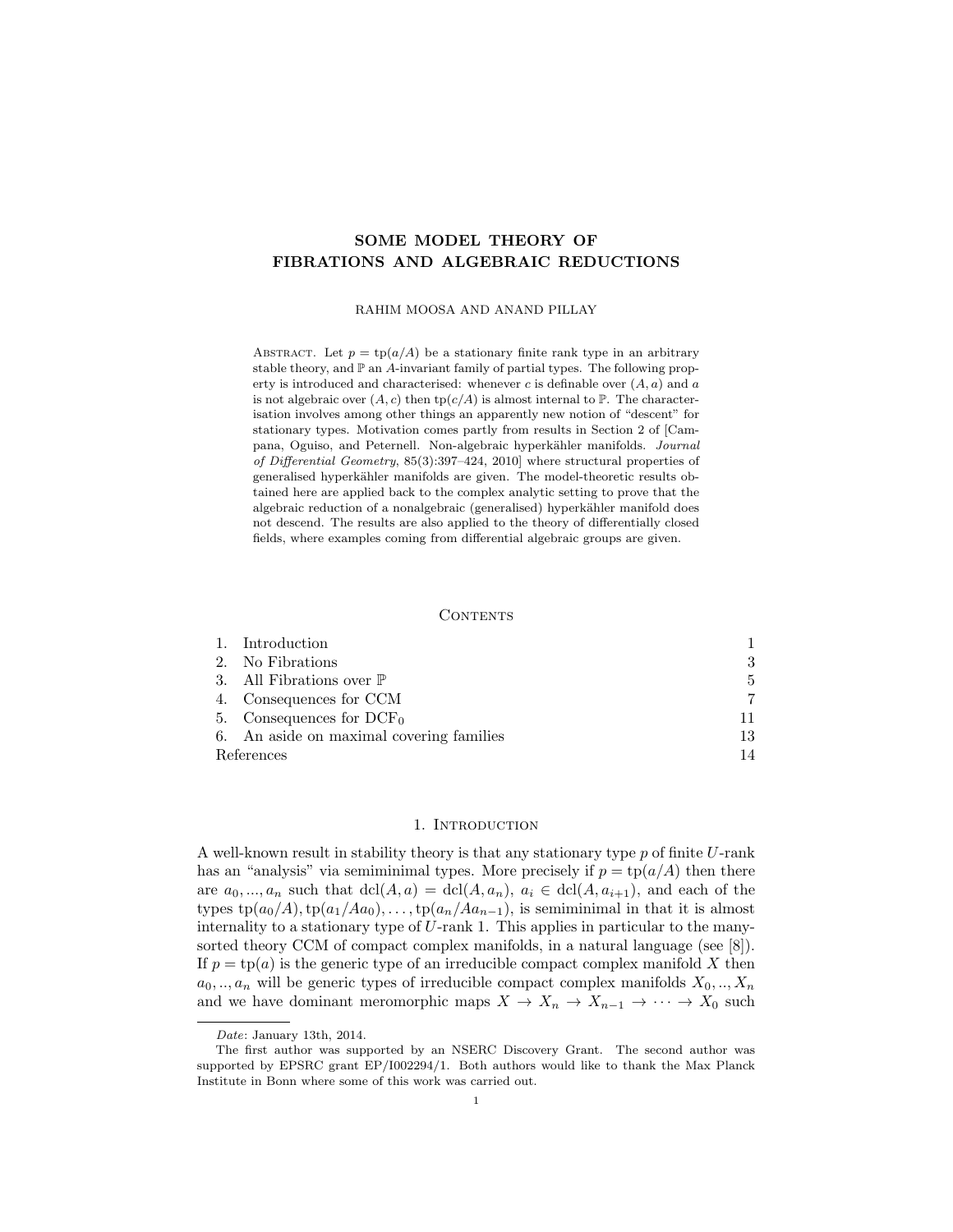that  $X_0$  has generic type semiminimal, each  $X_{i+1} \to X_i$  for  $i < n$  has general fibre with generic type semiminimal, and  $X \to X_n$  is a bimeromorphism. In fact this is precisely the method used in bimeromorphic geometry to understand or describe a (possibly nonalgebraic) Kähler manifold  $X$ . The reason we restrict to Kähler here is that due to essential saturation (see [8]), we may assume that a and the  $a_i$  are in the standard model so the fibres of the maps are also compact complex manifolds. The usual procedure is to begin the analysis with the so-called *algebraic reduction* of X, namely taking  $X_0$  to be an algebraic (i.e. Moishezon or even projective) compact complex manifold of maximal dimension which is an image of X under a dominant meromorphic map. Then  $X_0$  (and tp( $a_0$ )) will be internal to the strongly minimal sort of the projective line  $\mathbb{P}(\mathbb{C})$ . The dimension of  $X_0$  is called the algebraic dimension  $a(X)$  of X.

A compact complex manifold X is said to be hyperkähler if it has dimension  $2n$ and the space of homolomorphic 2-forms is spanned by a 2-form  $\sigma$  such that  $\sigma^n$  is everwhere nonzero. If we relax the condition to ask only that  $\sigma^n \neq 0$ , then we get the class of generalised hyperkähler manifolds. In the paper [1] Campana, Oguiso and Peternell raise a conjecture concerning hyperkähler manifolds  $X: If X is not$ algebraic then  $a(X)$  is either 0 or n, and in the latter case there is a holomorphic model  $f: X \to B$  of the algebraic reduction such that f is Lagrangian, namely the restriction of  $\sigma$  to a general fibre of f is zero. The main part of [1] is devoted to providing evidence for this conjecture, in particular proving it in dimension 4. These results make heavy use of certain structural results for generalised hyperkähler manifolds in section 2 of that paper, and it is this section 2 which throws up the notions that we study here in a general model-theoretic framework.

Theorem 2.3(1) of [1] says that a generalised hyperkähler manifold X has the following property:

(1) If  $h: X \to Y$  is any fibration (namely dominant meromorphic map with general fibre connected) with dim  $Y < \dim X$ , then Y is algebraic, namely h factors through the algebraic reduction  $f : X \to B$ .

This can be rewritten model-theoretically as: suppose  $p$  is the generic type of  $X$ , a realizes p, and  $c \in \text{dcl}(a)$ . Then either  $a \in \text{acl}(c)$  or  $tp(c)$  is internal to  $\mathbb{P}(\mathbb{C})$ . This is precisely the property that we will study in an arbitrary finite rank context, replacing "internal to  $\mathbb{P}(\mathbb{C})$ " by "almost internal to  $\mathbb{P}$ " for some given invariant family  $\mathbb P$  of partial types. We express the property as: all proper fibrations of p are over  $\mathbb P$ . Let us remark here that in CCM, internality to  $\mathbb P(\mathbb C)$  is equivalent to almost internality to  $\mathbb{P}(\mathbb{C})$ .

- It follows immediately from (1) that:
- (2) The algebraic reduction  $f: X \to B$  is a "minimal fibration" in the sense that one cannot write f as a composition of proper fibrations  $g: X \to S$ and  $h: S \to B$ .

Suppose that a realizes the generic type of X and  $f(a) = b$ . The content of (2) is that if  $c \in \text{dcl}(a, b) \setminus \text{acl}(b)$  then  $a \in \text{acl}(b, c)$ . In the general context of stable theories of finite rank we will say that a complete stationary type  $p = \text{tp}(a/f(a))$ has no proper fibrations if the above condition holds (see Definition 2.1 for the precise definition).

So, in the general finite rank context, if all proper fibrations of a stationary type  $p = \text{tp}(a)$  are over a given invariant set of partial types  $\mathbb{P}$ , and b is the maximal tuple in dcl(a) such that tp(b) is almost internal to  $\mathbb{P}$  (the analogue of the algebraic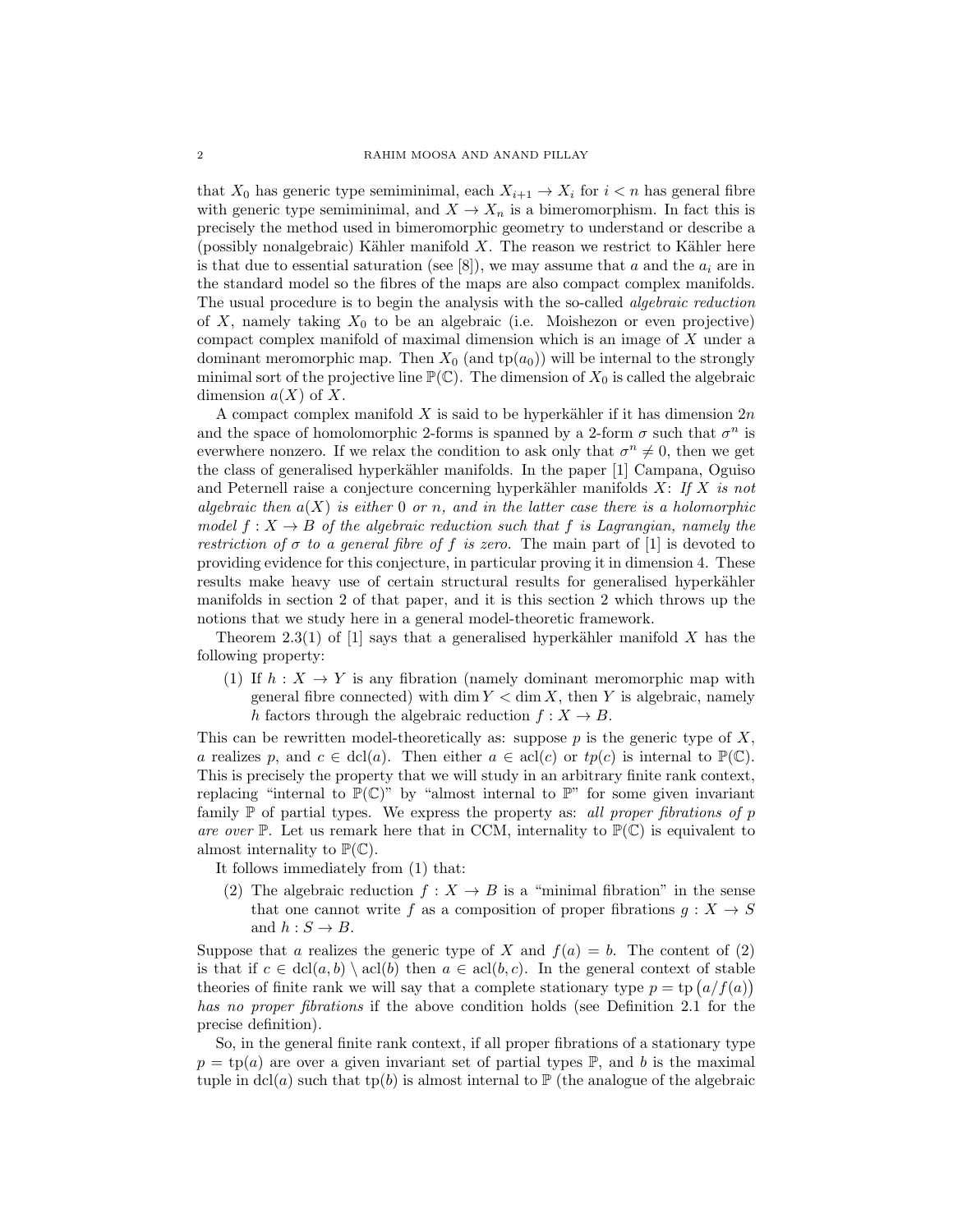reduction), then tp( $a/b$ ) has no proper fibrations. The question is: what property do we have to add to obtain the converse? We find an answer in Theorem 3.6:  $tp(a/b)$  must not "descend" to any proper relatively algebraically closed subset of  $\text{dcl}(b)$ . The notion of descent here is natural and has clear geometric content when interpreted in CCM. In Section 4 we perform this specialisation back to the complex analytic setting, recovering and improving the results on generalised hyperkähler manifolds that motivated this work (see Corollary 4.7).

The following condition is also proved of generalised hyperkähler  $X$  as part of Theorem 2.1 in [1], and is deduced there from (2) by complex analytic arguments:

(3) The general fibre of the algebraic reduction  $f : X \to B$  is either algebraic, in which case it is an abelian variety, or of algebraic dimension zero in which case it is "isotypically semi-simple".

Isotypically semisimple means in generic finite-to-finite correspondence with some  $S^k = S \times \ldots \times S$  where S is a simple compact complex manifold; "simple" here means precisely that the generic type of  $S$  has  $U$ -rank 1. For this too we give a model-theoretic account, in Section 2. Firstly, we show that a stationary type  $p$  in an arbitrary finite rank stable theory has no proper fibrations if and only if it is either almost internal to a non locally modular minimal type (the analogue of an algebraic manifold) or it is interalgebraic over the base parameters with a power of a locally modular minimal type (the analogue of isotypically semi-simple). This is Proposition 2.3, a result probably known implicitly to experts in the field. However, the part of  $(3)$  saying that when the general fibre of f is algebraic it is in fact an abelian variety, is not covered by 2.3. Indeed, our account of this refinement, which appears as Proposition 4.3 below, while essentially model-theoretic (using definable automorphism groups) does make use of a complex analytic argument in one place.

Our results can be specialised to theories other than CCM, and this is of course a large part of the point. In Section 5 we consider differentially closed fields of characteristic 0. Here the role of  $\mathbb P$  is played by the field of constants C. So a finite dimensional differential-algebraic variety is considered "algebraic" if it is almost internal to the constants, we say  $C$ -algebraic. Proposition 5.2 and Theorem 5.3 can then be viewed as differential-algebraic geometric analogues of results from complexanalytic geometry. In Example 5.4 we illustrate a class of non C-algebraic finite dimensional differential-algebraic varieties (indeed differential-algebraic groups) to which these theorems apply.

Other contexts to which these results would apply, but that we do not pursue here, are finite dimensional difference varieties as well as Hasse-Schmidt varieties in positive characteristic.

We should mention that the distinction between definable and algebraic closure is crucial in this paper.

# 2. No Fibrations

In the next two sections we work in the general setting of a sufficiently saturated model M of a complete theory T of finite U-rank and admitting elimination of imaginaries. The finite  $U$ -rank assumption on  $T$  is not necessary, it would do to restrict attention to the finite U-rank types in any stable theory. Elimination of imaginaries is also only assumed for convenience, we could instead work in  $\overline{M}^{\text{eq}}$ . Our stability-theoretic notation is standard, see [10]. The word "minimal" is used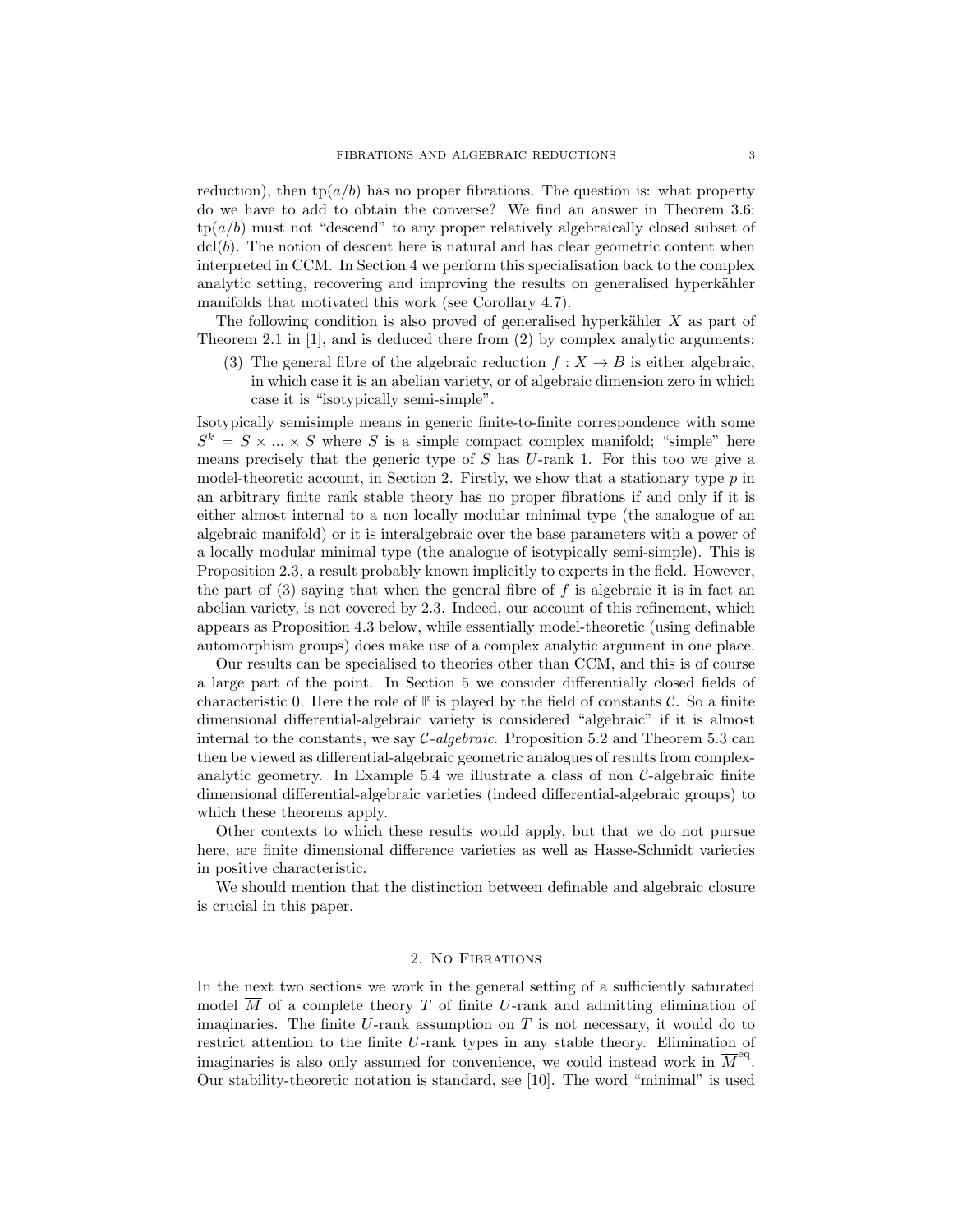in this paper in various different ways, but by a minimal type we mean a stationary type of U-rank 1.

**Definition 2.1.** A stationary type  $tp(a/A)$  admits no proper fibrations if whenever  $c \in \text{dcl}(Aa) \setminus \text{acl}(A)$  then  $a \in \text{acl}(Ac)$ .

Clearly any minimal type admits no proper fibrations. But there exist others.

**Example 2.2.** Suppose  $p \in S(A)$  is a trivial minimal stationary type. If  $a_1, \ldots, a_r$ are independent realisations of p and a is a code for  $\{a_1, \ldots, a_r\}$ , then  $tp(a/A)$ admits no proper fibrations.

*Proof.* Let  $d \in \text{dcl}(Aa)$ . We wish to show that either  $d \in \text{acl}(A)$  or  $a \in \text{acl}(Ad)$ . Suppose some  $a_i \in \text{acl}(Ad)$ . Then, as every permutation of  $\{a_1, \ldots, a_r\}$  extends to an automorphism fixing Aa, and hence fixing Ad, it follows that each  $a_1, \ldots, a_r \in$ acl(Ad). But then  $a \in \text{acl}(Ad)$ , and we are done. We may therefore assume that each  $a_i \notin \text{acl}(Ad)$ . By triviality, it follows that  $d \downarrow_A (a_1, \ldots, a_r)$ . But  $d \in$  $\operatorname{acl}(Aa_1 \ldots a_r)$ , and hence  $d \in \operatorname{acl}(A)$ , as desired.

The above example, while not itself minimal, is very much related to a minimal type. The following proposition says that having no proper fibrations implies seminiminality. Recall that a stationary type  $p = \text{tp}(a/A)$  is semiminimal if and only if it is almost internal to a minimal type; that is, there exist  $B \supseteq A$  with  $a \bigcup_{A} B$ , a minimal type r over B, and a B-independent tuple  $(e_1, \ldots, e_\ell)$  of realisations of r, such that  $\operatorname{acl}(Ba) = \operatorname{acl}(Be_1 \ldots e_\ell)$ .

**Proposition 2.3.** Suppose  $p = \text{tp}(a/A)$  is stationary and admits no proper fibrations. Then either

- (i) p is almost internal to a non locally modular minimal type, or
- (ii) a is interalgebraic over A with a finite tuple of independent realisations of a locally modular minimal type over A.

In particular, p is semiminimal.

*Proof.* We may assume that  $p$  is nonalgebraic. Hence  $p$  is nonorthogonal to some minimal type r. Let **R** be the set of acl(A)-conjugates of r. Then, as p is not foreign to **R**, there exists  $c \in \text{dcl}(Aa) \setminus \text{acl}(A)$  with  $\text{stp}(c/A)$  **R**-internal (see 7.4.6 of [10]). By the assumption of having no proper fibrations we must have  $a \in \text{acl}(Ac)$ , so that  $\text{stp}(a/A) = p$  is almost **R**-internal. But this implies that p is almost internal to  $r$ , and so  $r$ -semiminimal.

Suppose now that  $r$  is locally modular. Then, with  $c$  as above, we have that stp $(c/A)$  is 1-based. If  $U(c/A) = 1$  then, as a is interalgebraic with c over A, we have that p itself is minimal locally modular, and we are done. If  $U(c/A) > 1$ then let e be such that  $U(c/Me) = U(c/A) - 1$ , and  $e = \text{cb}(c/Me)$ . By 1-basedness,  $e \in \text{acl}(Ac)$ , and hence the Lascar inequalities yield that

$$
U(e/A) = U(c/A) + U(e/Ac) - U(c/Ae) = 1
$$

So  $\text{stp}(e/A)$  is locally modular and minimal. Now let  $\{e_1, \ldots, e_n\}$  be the Acconjugates of e, and set  $\bar{e}$  to be the code of this finite set. So  $\bar{e} \in \text{dcl}(Ac) \subseteq \text{dcl}(Aa)$ . The assumption of no fibrations yields that  $a \in \text{acl}(A\bar{e}) = \text{acl}(Ae_1, \ldots, e_n)$ . So  $(e_1, \ldots, e_n)$  is a finite tuple of realisations of a locally modular minimal type over A, and a is interalgebraic with this tuple over A.  $\square$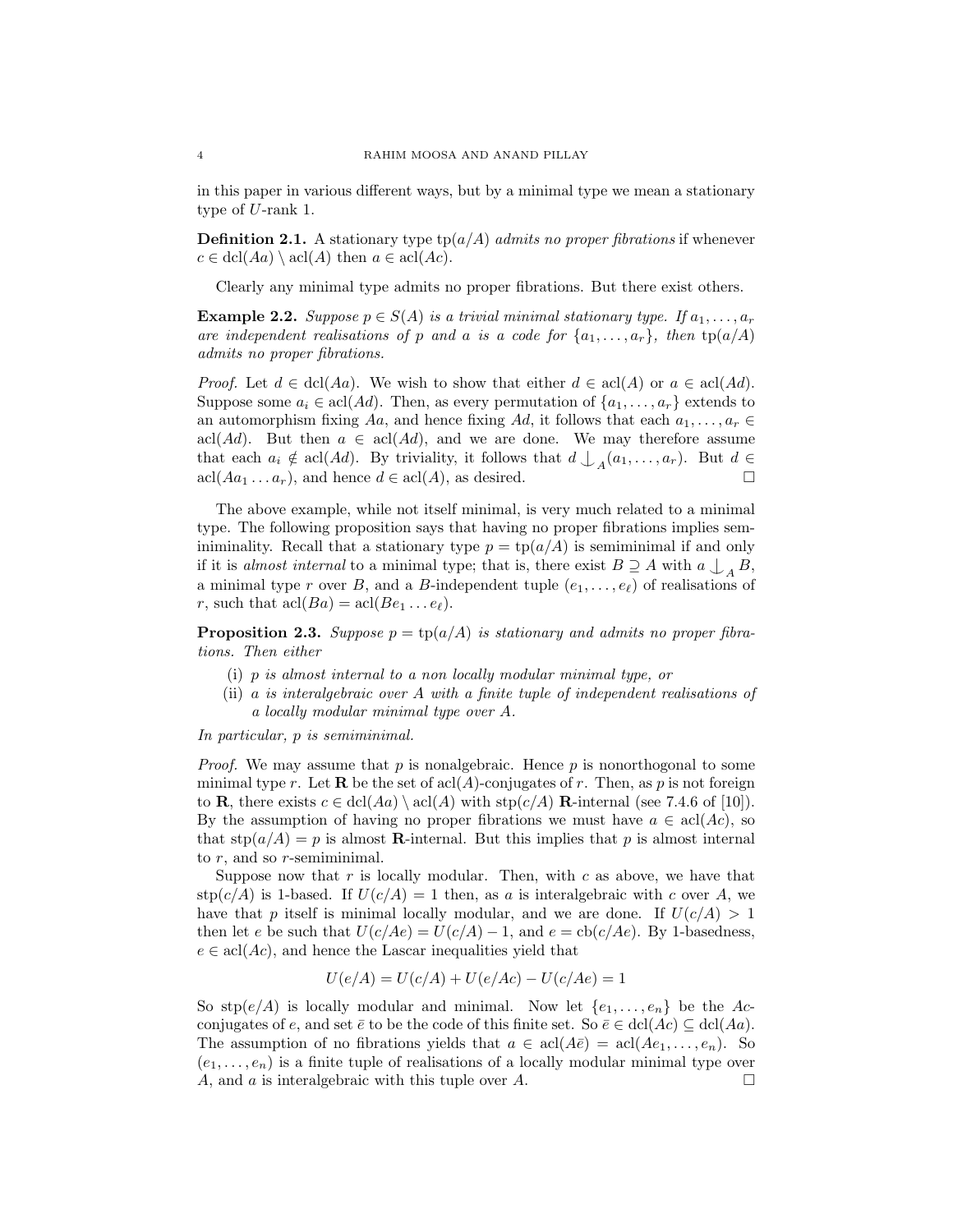Case (ii) of Proposition 2.3 naturally splits into two further cases; when the minimal locally modular type involved is trivial and when it is not trivial. We have already seen a non minimal example (2.2) of the trivial case of (ii). The following construction witnesses that the non trivial case of (ii) also occurs.

**Example 2.4.** Suppose G is a locally modular strongly minimal group over  $A =$ acl(A) that is not 2-torsion. Let  $E(x, y)$  be the equivalence relation  $x = \pm y$  on G. If g, h are independent generic elements of G, and a is a code for  $\{g/E, h/E\}$ , then  $tp(a/A)$  admits no proper fibrations.

Proof. Assume toward a contradiction that there exists a proper fibration. Since  $tp(a/A)$  is of rank 2, this means there exists  $c \in \text{dcl}(Aa)$  such that  $tp(a/Ac)$  is of rank 1. As the E-classes are finite,  $g, h \in \text{acl}(a)$ . Hence  $p(x, y) := \text{stp}(g, h/Ac)$  is stationary of rank 1, and so by local modularity is the generic type of an  $\text{acl}(Ac)$ definable coset X of a connected rank 1 A-definable subgroup  $H \leq G^2$ .

**Claim 2.5.** The co-ordinate projections  $\pi_i : H \to G$ , for  $i = 1, 2$ , are finite-to-one surjective group homomorphisms.

*Proof of Claim 2.5.* If not, by connectedness of  $H$  and strong minimality, we may assume that  $H = \{0\} \times G$ . So  $X = \{g\} \times G$ , and g is the canonical parameter for X. As X is acl(Ac)-definable, we get  $g \in \text{acl}(Ac)$ . Now, an A-automorphism taking g to h preserves a, and hence c. So  $h \in \text{acl}(Ac)$  also. This contradicts the fact that p is of rank 1.

By the surjectivity of  $\pi_1$ ,  $X = (0, e) + H$  for some  $e \in G$ . Let  $\sigma$  be an Aautomorphism of the universe fixing q and taking h to  $-h$ .

Claim 2.6.  $a \in \text{acl}(Ae\sigma(e)).$ 

Proof of Claim 2.6. Since  $(g, h) \in (0, e) + H$ , we have  $(g, h - e) \in H$ . Hence  $(g, -h - \sigma(e)) \in H$  also. We obtain that  $(0, 2h - e + \sigma(e))$  and  $(2g, -e - \sigma(e))$  are both in  $H$ . Since the co-ordinate projections are finite-to one, and since  $G$  is not 2-torsion, this implies that  $g, h \in \text{acl}(Ae\sigma(e))$ . Hence  $a \in \text{acl}(Ae\sigma(e))$ . — П

Note that  $e \in \text{acl}(Ac)$ . Indeed, any automorphism fixing  $\text{acl}(Ac)$  preserves  $X =$  $(0, e) + H$  and H, and hence preserves  $e + \text{ker}(\pi_1)$ , which is finite. On the other hand,  $\sigma$  fixes a by definition, and hence fixes c. So  $\sigma(e) \in \text{acl}(Ac)$  also. Claim 2.6 then implies that  $a \in \text{acl}(Ac)$ , contradicting the assumption that  $\text{tp}(a/Ac)$  is of  $rank 1.$ 

As for case (i) of Proposition 2.3, we will see later (in §4 and §5) that non minimal examples appear in the theories CCM and  $DCF_0$ .

## 3. All Fibrations over P

Fix an A-invariant set of partial types, P. Often we are interested in the case when  $\mathbb P$  is the set of all non locally modular minimal types; in DCF<sub>0</sub> we usually take  $\mathbb P$ to be the field of constants and in CCM it is the sort of the projective line. But the material in this section makes sense for any P.

**Definition 3.1.** Suppose  $p := \text{tp}(a/A)$  is stationary. We say that all fibrations of p are over  $\mathbb P$  if whenever  $c \in \text{dcl}(Aa)$  with  $a \notin \text{acl}(Ac)$ , then  $\text{stp}(c/A)$  is almost P-internal.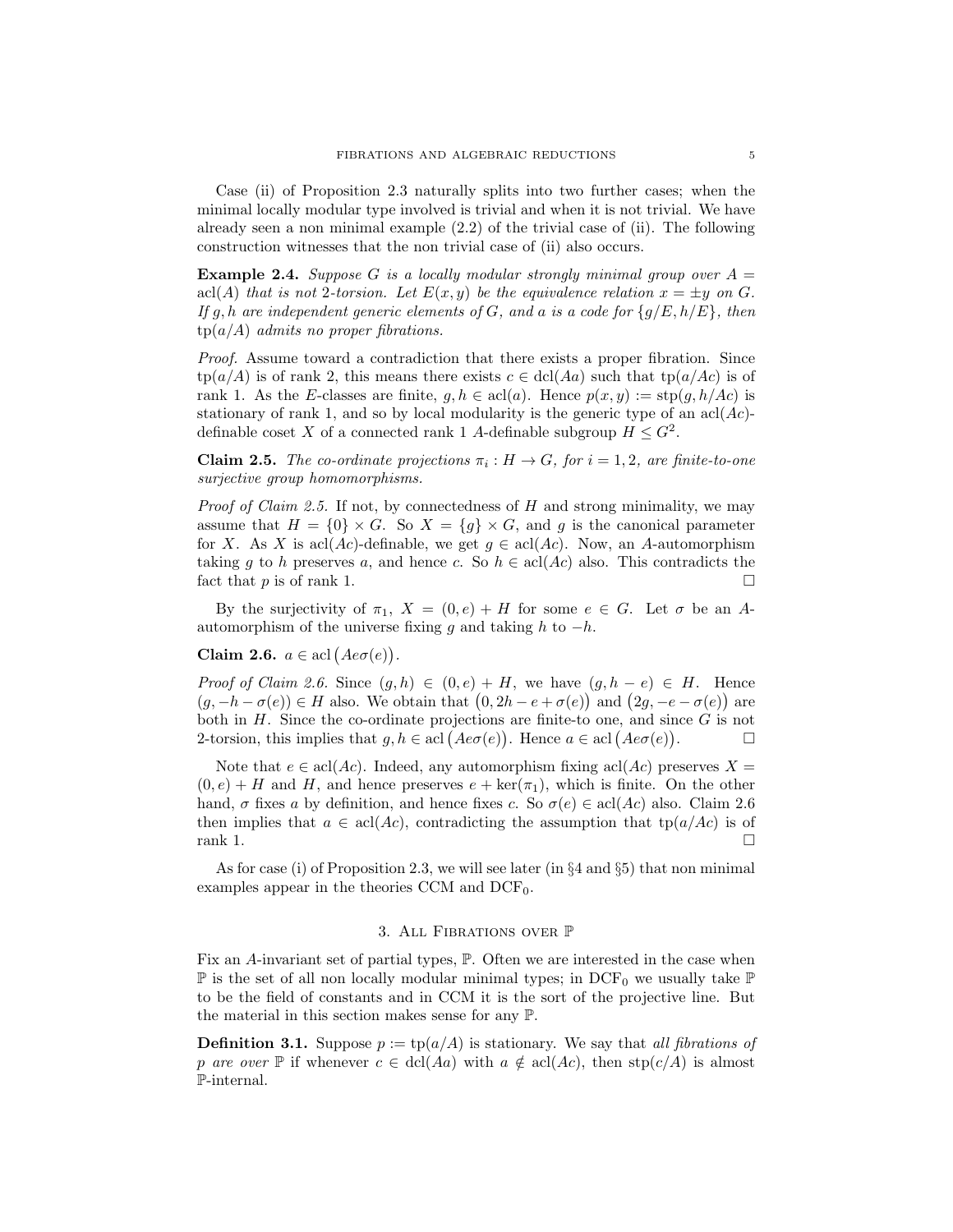The generic type of a generalised hyperkähler manifold in CCM has this property; this is Theorem 2.3(1) of [1]. See 5.4 below for examples in  $DCF_0$  coming from the logarithmic derivative on a simple abelian variety.

**Definition 3.2** (P-reduction). Let  $\text{Int}_A(\mathbb{P}) := \{c : \text{stp}(c/A) \text{ is almost } \mathbb{P}\text{-internal}\}.$ The P-reduction of a over A is by definition dcl(Aa) ∩ Int<sub>A</sub>(P). By an abuse of notation we will call any finite tuple b the P-reduction of a over A if  $dcl(Ab)$  =  $\text{dcl}(Aa) \cap \text{Int}_A(\mathbb{P}).$ 

Remark 3.3. (1) All fibrations of  $tp(a/A)$  being over  $\mathbb P$  can be reformulated as an "exchange" property: if  $c \in \text{dcl}(Aa) \setminus \text{Int}_A(\mathbb{P})$  then  $a \in \text{acl}(Ac)$ .

(2) The P-reduction of a over A is precisely the canonical base of tp  $(a/\text{Int}_A(\mathbb{P}))$ and has the property that tp  $(a/\text{dcl}(Aa) \cap \text{Int}_A(\mathbb{P})) \vdash \text{tp}(a/\text{Int}_A(\mathbb{P}))$ . See, for example, Lemma 1 of the appendix to [3].

We will characterise when  $tp(a/A)$  has all fibrations over  $\mathbb P$  in terms of the structure of the extension  $\text{tp}(a/Ab)$  where b is the P-reduction of a over A. The key structural property in this characterisation will be the following natural notion of descent for types, which is the model-theoretic counterpart to birational descent in algebraic geometry and bimeromorphic descent in complex-analytic geometry (see Definition 4.4 below).

**Definition 3.4** (Descent for types). A complete stationary type  $p \in S(B)$  descends to  $B_0 \subseteq \text{dcl}(B)$  if there exist a stationary  $q \in S(B_0)$  and a B-definable bijection between type-definable sets  $f: p^M \to q_B^M$ , where by  $q_B$  we mean the restriction to B of the nonforking extension of q to dcl(B). If the map f is only assumed to be finite-to-one and surjective, then we say that p almost descends to  $B_0$ .

Remark 3.5. (1) A special case of  $p \in S(B)$  descending to  $B_0 \subseteq \text{dcl}(B)$ , is when p does not fork over  $B_0$  and  $p \restriction B_0$  is stationary.

(2) Suppose  $p = \text{tp}(a/Ab)$  where b is the P-reduction of a over A. If p descends to  $Ab_0$  witnessed by  $q \in S(Ab_0)$ , then in fact every realisation of q is independent of Int<sub>A</sub>( $\mathbb{P}$ ) over Ab<sub>0</sub>. In particular, q has a unique extension to Ab and we have an Ab-definable bijection between  $p^{\overline{M}}$  and  $q^{\overline{M}}$ .

*Proof of 3.5(2)*. Let  $f: p^M \to q^M_{Ab}$  witness the descent, and set  $a_0 := f(a)$ . Then  $q = \text{tp}(a_0/Ab_0), a_0 \bigcup_{Ab_0} b$  and  $a_0 \in \text{dcl}(Aba).$  Since  $a \bigcup_{Ab} \text{Int}_A(\mathbb{P}),$  we have  $a_0 \nightharpoonup_{Ab} \text{Int}_A(\mathbb{P})$  also. By transitivity we get that  $a_0 \nightharpoonup_{Ab_0} \text{Int}_A(\mathbb{P})$ . It follows that this holds of every realisation of q. Using that b is from  $\text{Int}_A(\mathbb{P})$ , and that q is stationary, we get the "in particular" clause.  $\Box$ 

Here is our characterisation of having all fibrations over P.

**Theorem 3.6.** Suppose  $p = \text{tp}(a/A)$  is stationary and not almost internal to  $\mathbb{P}$ , and b is the  $\mathbb P$ -reduction of a over A. Then the following are equivalent:

- (i) all fibrations of p are over  $\mathbb{P}$ ,
- (ii) tp( $a/Ab$ ) admits no proper fibrations and does not almost descend to any relatively algebraically closed proper subset of  $dcl(Ab)$  containing  $A$ .

Proof. We begin with the following characterisation for descent of the P-reduction.

**Claim 3.7.** tp(a/Ab) almost descends to Ab<sub>0</sub> if and only if there exists  $a_0 \in \text{dcl}(Aa)$ such that  $a \in \text{acl}(Aba_0)$  and  $\text{dcl}(Ab_0)$  contains the P-reduction of  $a_0$  over A.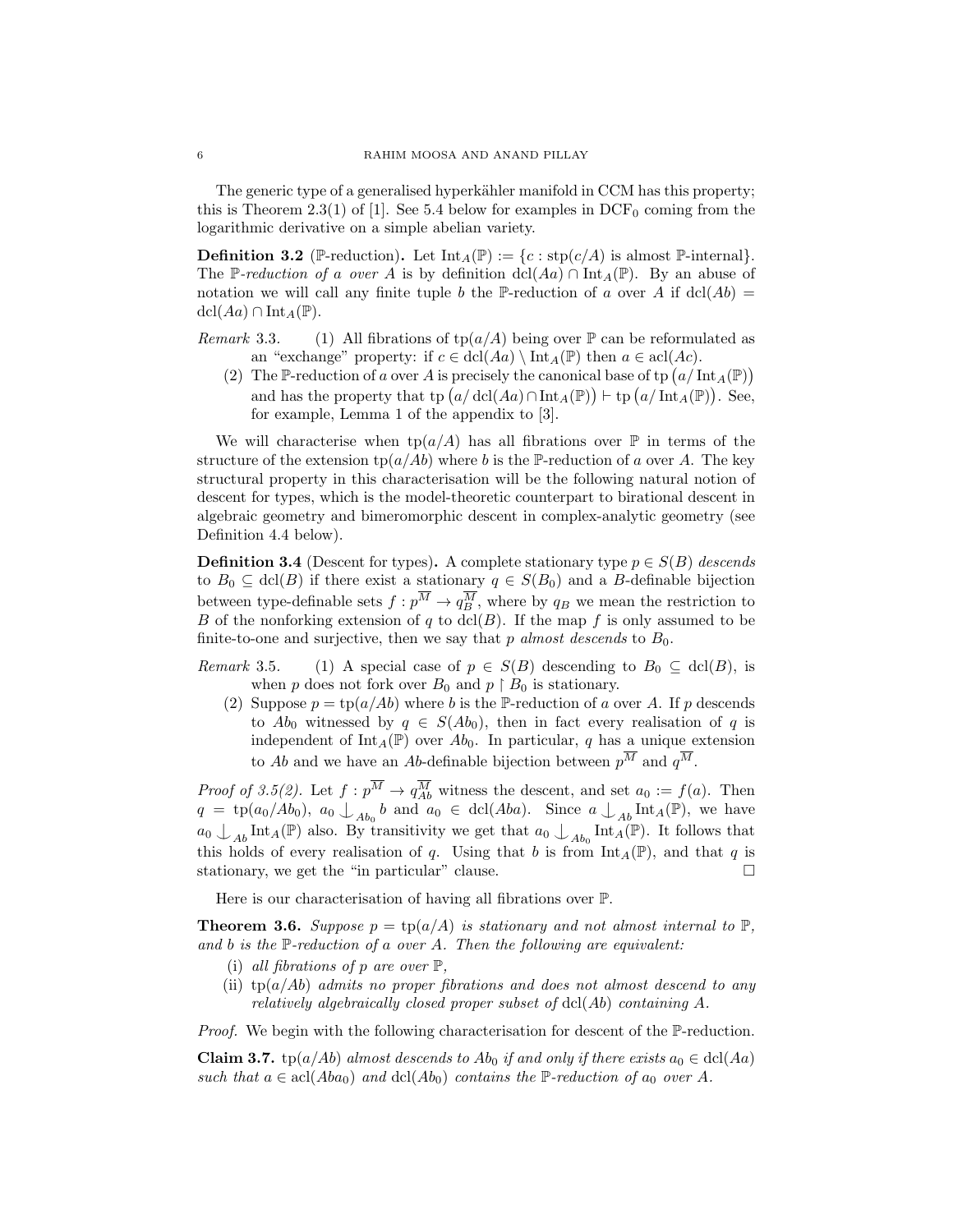*Proof of Claim 3.7.* If  $a_0 \in \text{dcl}(Aa)$  and  $a \in \text{acl}(Aba_0)$  then there exists an Abdefinable finite-to-one surjection  $\text{tp}(a/Ab)^M \to \text{tp}(a_0/Ab)^M$ . If, moreover, dcl $(Ab_0)$ contains the P-reduction of  $a_0$  over A, then, as b is from  $\text{Int}_A(\mathbb{P})$ , we have  $a_0 \nvert_{Ab_0} b$ and tp( $a_0/Ab_0$ ) is stationary. Hence tp( $a/Ab$ ) almost descends to  $Ab_0$ , as desired.

Conversely, suppose  $q \in S(Ab_0)$  and  $f : tp(a/Ab)^M \to q_M^M$  witnesses that  $tp(a/Ab)$  almost descends to  $Ab_0$ . Letting  $a_0 := f(a)$  it suffices to show that  $b_0$  contains the P-reduction of  $a_0$  over A. We know that  $a_0 \nvert_{A_{b_0}} b$  since  $q_{Ab}$  is the nonforking extension of q. On the other hand, as b is the  $\mathbb P$ -reduction of a over A,  $a_0 \n\bigcup_{Ab} \text{Int}_A(\mathbb{P})$ . Hence  $a_0 \n\bigcup_{Ab_0} \text{Int}_A(\mathbb{P})$ , and so dcl( $Ab_0$ ) contains the P-reduction of  $a_0$  over A.

Next, we prove that (i) implies (ii) in Theorem 3.6. It follows more or less immediately from the definitions that since all fibrations of  $p = \text{tp}(a/A)$  are over  $\mathbb{P}$ , and b is the P-reduction of a over A, that  $tp(a/Ab)$  admits no proper fibrations. So assuming that tp( $a/Ab$ ) descends to  $Ab<sub>0</sub>$  it remains for us to show that  $b \in \text{acl}(Ab<sub>0</sub>)$ . Let  $a_0$  be as given by Claim 3.7. Since  $p$  is assumed to not be almost internal to **P** and  $a \in \text{acl}(Aba_0)$ , we must have  $a_0 \notin \text{Int}_A(\mathbb{P})$ . By (i),  $a \in \text{acl}(Aa_0)$  and hence  $b \in \text{acl}(Aa_0)$ . But  $a_0 \bigcup_{Ab_0} \text{Int}_A(\mathbb{P})$  by the claim, so that  $b \in \text{acl}(Ab_0)$ , as desired.

Conversely, suppose that (ii) holds and  $c \in \text{dcl}(Aa) \setminus \text{Int}_A(\mathbb{P})$ . We need to show that  $a \in \text{acl}(Ac)$ . As tp( $a/Ab$ ) has no proper fibrations and  $c \notin \text{acl}(Ab)$ , we must have  $a \in \text{acl}(Abc)$ . Let  $b_0$  be the P-reduction of c over A. By Claim 3.7 we have that tp(a/Ab) almost descends to  $Ab_0$ , and so by (ii),  $b \in \text{acl}(Ab_0) \subset \text{acl}(Ac)$ . So  $a \in \text{acl}(Ac)$ , as desired.

## 4. Consequences for CCM

In this section we discuss the above notions in the particular case of the theory CCM, from which, in any case, the ideas in this paper stem. As we shall see, we recover the results of §2 of [1] and even add a little to them.

First some preliminaries. By a fibration we will mean a dominant meromorphic map  $f: X \to S$  between irreducible compact complex spaces whose general fibres are irreducible. This differs slightly from standard terminology in that we insist on irreducibility rather than connectedness (see [1], for example). Up to taking a normalisation of X these notions will agree; and the reason for our stricter definition is the following characterisation.

Fact 4.1 (Lemmas 2.7 and 2.11 of [7]). Work in a saturated model of CCM. Suppose  $p = \text{tp}(a/b)$ ,  $X = \text{loc}(a, b)$ ,  $Y = \text{loc}(b)$ , and  $\pi : X \to Y$  is the co-ordinate projection. Then the following are equivalent:

- (i) The general fibres of  $\pi$  are irreducible.
- (ii)  $p$  is stationary.
- (iii) The generic fibre  $X_b$  is absolutely irreducible.

Fibrations are well-behaved with respect to base change. If  $f : X \to S$  is a fibration and  $g: T \to S$  is another dominant meromorphic map between irreducible compact complex spaces then the Zariski closure of

 $\{(a, b): f \text{ is defined at } a, g \text{ is defined at } b, \text{ and } f(a) = g(b)\}\$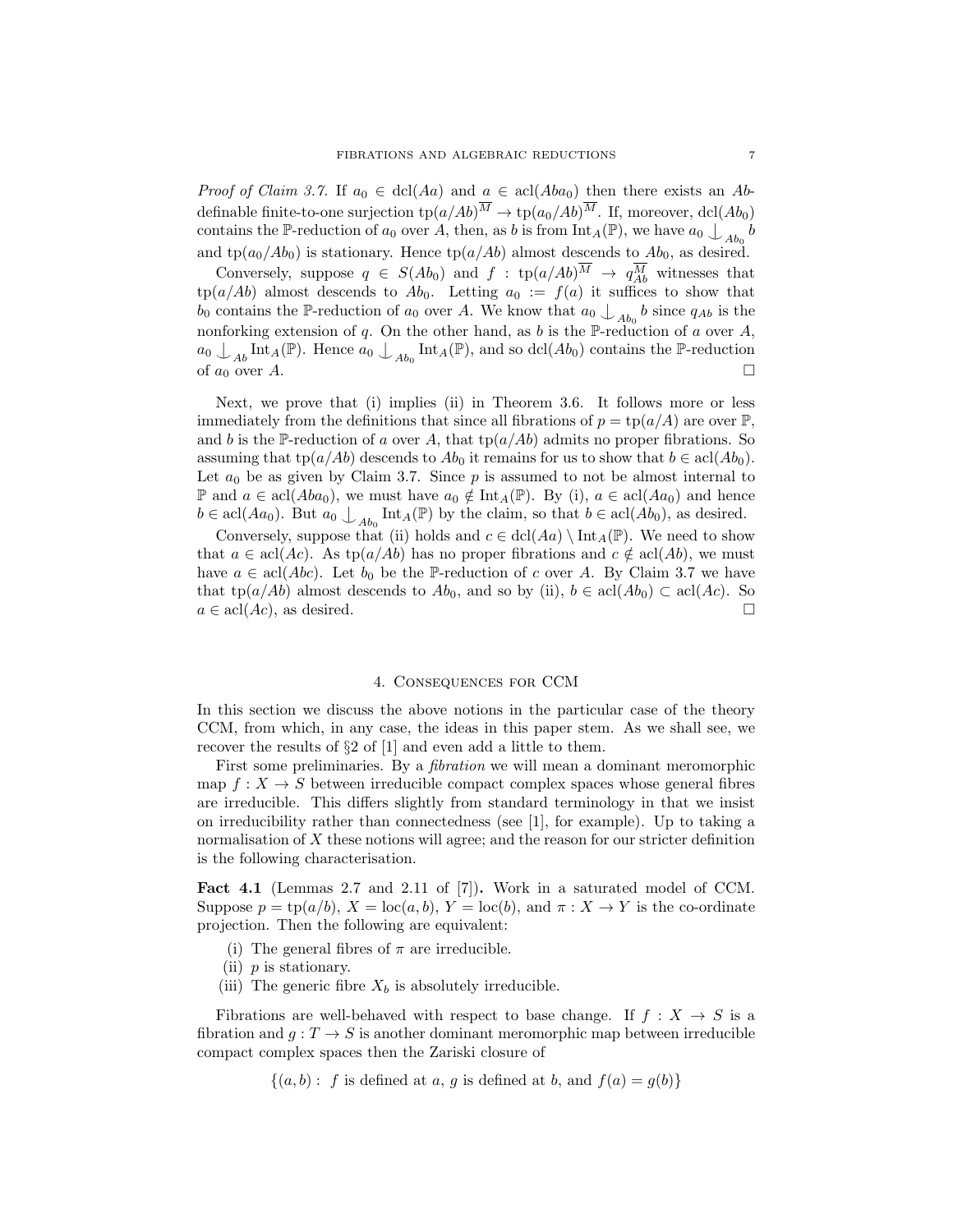in  $X \times T$  has a unique irreducible component that projects onto T. The projection of this component onto  $T$  is a fibration whose general fibres agree with that of  $f$ . We will denote this fibration by  $X_{(T)} \to T$ , and refer to it as the *strict pull back* of  $X \to S$  in  $X \times_S T \to T$ . Note that  $X_{(T)}$  also projects onto X and is maximal dimensional in  $X \times_S T$ .

In [1] a fibration  $f: X \to B$  is called *minimal* if whenever there is a factorisation



then either dim  $Y = \dim B$  or dim  $Y = \dim X$ . If  $X = \text{loc}(a)$  and  $B = \text{loc}(b)$ , then it is not hard to see that f is minimal if and only if  $p = \text{tp}(a/b)$  admits no proper fibrations in the sense of  $\S2$ . Our Proposition 2.3 then implies the following uniform version of Theorem 2.4(1) of [1].

**Proposition 4.2.** Suppose X is an irreducible compact complex space of Kählertype and  $f: X \to B$  is minimal. Then either

- (I) the general fibres of f are Moishezon; or,
- (II) the general fibres of f are uniformly isoptypically semi-simple of algebraic dimension zero; that is, there is a commutative diagram



where Y is of the form  $Y' \times_B Y' \times_B \cdots \times_B Y'$  for some fibration  $Y' \to B$  with general fibres simple of algebraic dimension zero, and  $p_X, p_Y$  are generically finite surjective holomorphic maps.

Proof. This is essentially a translation of 2.3 which tells us that one of two things can happen: One possibility is that the generic type of the generic fibre of  $f$  is  $r$ -semiminimal for some non locally modular minimal type  $r$ . As a consequence of the manifestation of the Zilber dichotomy in CCM, this will imply that the general fibres of f are Moishezon (see Fact 3.1 of [9] or Proposition 4.4 of [7]). The other possibility is that the generic type of the generic fibre of  $f$  is interalgebraic with a finite tuple of (independent) realisations of a minimal locally modular type. We deduce from this the existence of the diagram in (II) where  $Y' \rightarrow B$  has the property that the generic type of the generic fibre is minimal locally modular. As we are working in the Kähler case we have "essentially saturation" (see  $[8]$ ), and so the *general* fibres of  $Y' \rightarrow B$  will have minimal locally modular generic types. Minimality yields simplicity of the general fibres, and modularity forces them to have algebraic dimension zero (see Remark 3.3 of [11]).  $\Box$ 

In the second part of Theorem 2.4 of [1] the authors use a structure theorem of Fujiki's (Theorem 1 of [4]) on the algebraic reduction of compound Moishezon spaces of Kähler-type to conclude further that, in the case when  $f$  is the algebraic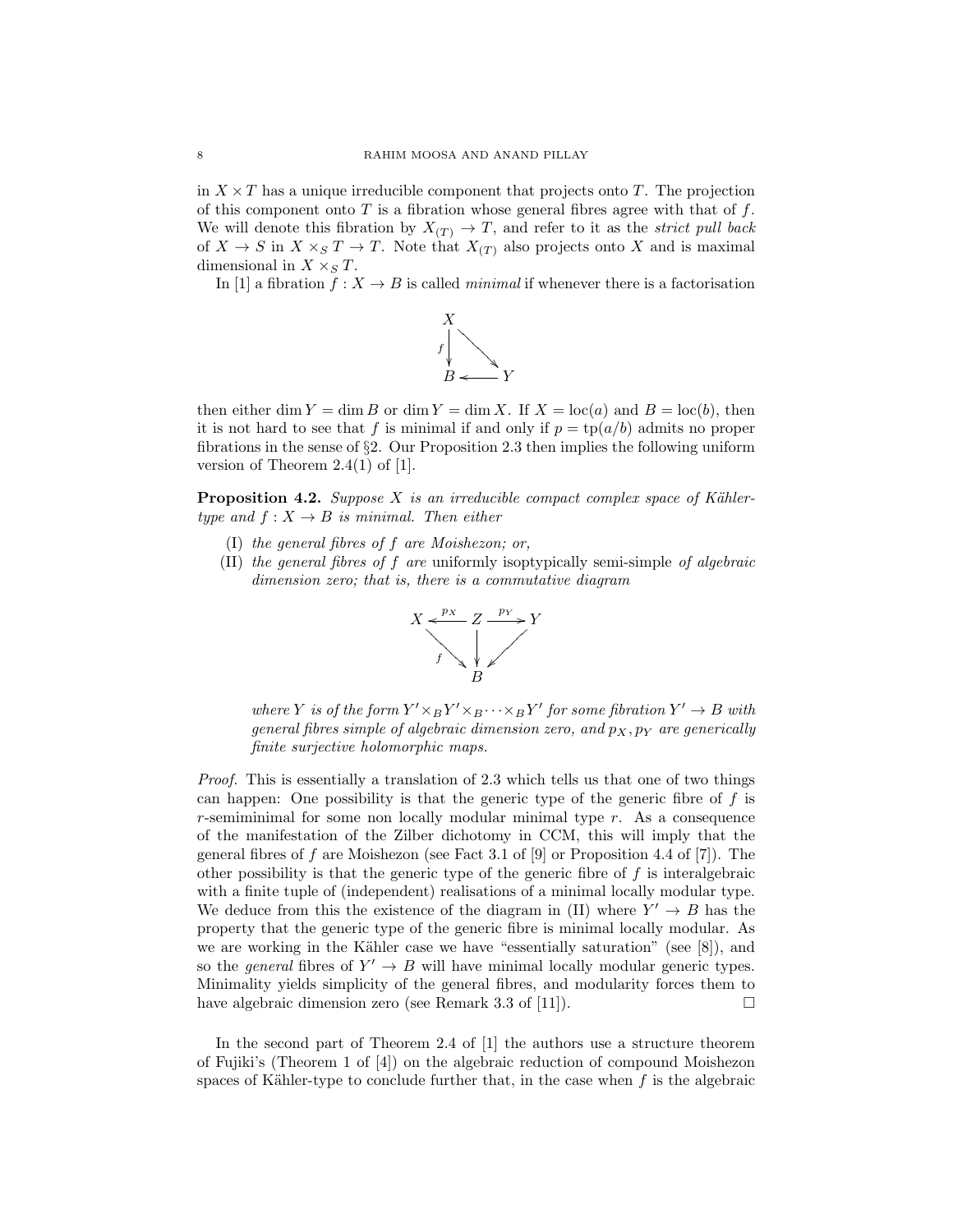reduction, case (I) entails that the general fibre of  $X \to B$  is an abelian variety.<sup>1</sup> We can make model-theoretic sense of this too.

**Proposition 4.3.** Let  $X$  be a non-Moishezon irreducible compact complex space of Kähler-type, and  $f : X \to B$  the algebraic reduction. Suppose that f is minimal. If the general fibre of f is Moishezon then it is in fact an abelian variety.

Proof. We use the theory of internality and follow roughly the ideas of the second author in  $[11]$  (Fact 5.1). Since we are in a Kähler-type space, we can work in a fixed full countable language for X with respect to which our structure is saturated (see [8]). Let a be generic in X,  $b := f(a)$ , and V the set of realisations of  $tp(a/b)$ . That the general fibre of f is Moishezon implies that V is internal to  $\mathbb{P}(\mathbb{C})$ , and hence by the theory of internality (cf.  $\S7.4$  of [10]) is b-definably and faithfully acted upon by a  $b$ -definable group  $G$  that is definably isomorphic to a connected algebraic group. The fact that f is the algebraic reduction implies that  $a \n\bigcup_b \mathbb{P}(\mathbb{C})$ , and hence the action is transitive. Now  $G$  has a unique maximal definable subgroup that is definably isomorphic to a connected linear algebraic group, let's call it L. Note that L must be b-definable and normal, and that the quotient  $G/L$  is a b-definable group definably isomorphic to an abelian variety.

We first rule out the possibility that  $L$  acts transitively on  $V$ . If it did, then the generic fibre  $X_b$  of f would be almost homogeneous unirational. This implies that  $f$  is Moishezon (see Proposition 7 of  $[5]$ , this is where Kähler-type is used). Since B is Moishezon this would contradict X being non-Moishezon. So L does not act transitively on V.

Next we argue that  $L$  must fix  $a$ ; we show that  $L$  moving  $a$  is ruled out by the minimality of f. Let c be a code for  $L \cdot a$ . So  $c \in \text{dcl}(a)$ . Note that for any  $a' \in V$ , since the type of  $a'$  and  $a$  over  $b$  agree, the code for  $L \cdot a'$  has the same type as  $c$ over b. Since  $L$  does not act transitively it will have infinitely many orbits in  $V$  (by stationarity), and so  $c \notin \text{acl}(b)$ . On the other hand, note that if  $a' \in L \cdot a$  then  $a'$ and a have the same type over bc. If L does not stabilise a the orbit  $L \cdot a$  is infinite (by connectedness), and hence  $a \notin \text{acl}(bc)$ . But tp $(a/b)$  has no proper fibrations as  $f$  is minimal, and that rules out the possibility of such a  $c$ .

It must therefore be the case that  $L$  fixes  $a$ . Since  $V$  is a complete type over  $b$  and everything is  $b$ -definable,  $L$  must stabilise all of  $V$ . By the faithfulness of the action,  $L$  is thus trivial, and  $G$  is definably isomorphic to some abelian variety  $A \subseteq \mathbb{P}^n(\mathbb{C})$ . We thus have a definable transitive action of A on V.

It remains to show that this action of  $A$  on  $V$  is holomorphic. Indeed, note first of all that V is a Zariski open subset of  $X_b$ ; this follows from saturation because V is a definable set (it is the orbit of  $a$  under the action of  $A$ ) and also an intersection of Zariski open subsets of  $X_b$  (as tp( $a/b$ ) is generic in  $X_b$ ). Hence the question of whether the action is holomorphic or not makes sense. If it were holomorphic then by quantifier elimination there is a meromorphic map  $\phi: A \times X_b \to X_b$  that agrees with the action of  $A$  on  $A \times V$ . But as the action is transitive, it follows that  $V = \phi(A \times \{a\})$  is Zariski closed in  $X_b$  and hence equal to  $X_b$ . So we have a transitive holomorphic action of A on  $X_b$ , which forces  $X_b$  to be an abelian variety.

<sup>&</sup>lt;sup>1</sup>In the statement of Theorem 2.4(2) of [1] the authors fail to mention the assumption that  $f$  is the algebraic reduction. However, it is not hard to find counterexamples if we drop this assumption, and inspecting the proof shows that the authors have in mind the case when  $X$  is hyperkähler nonalgebraic, in which case  $f$  is the algebraic reduction.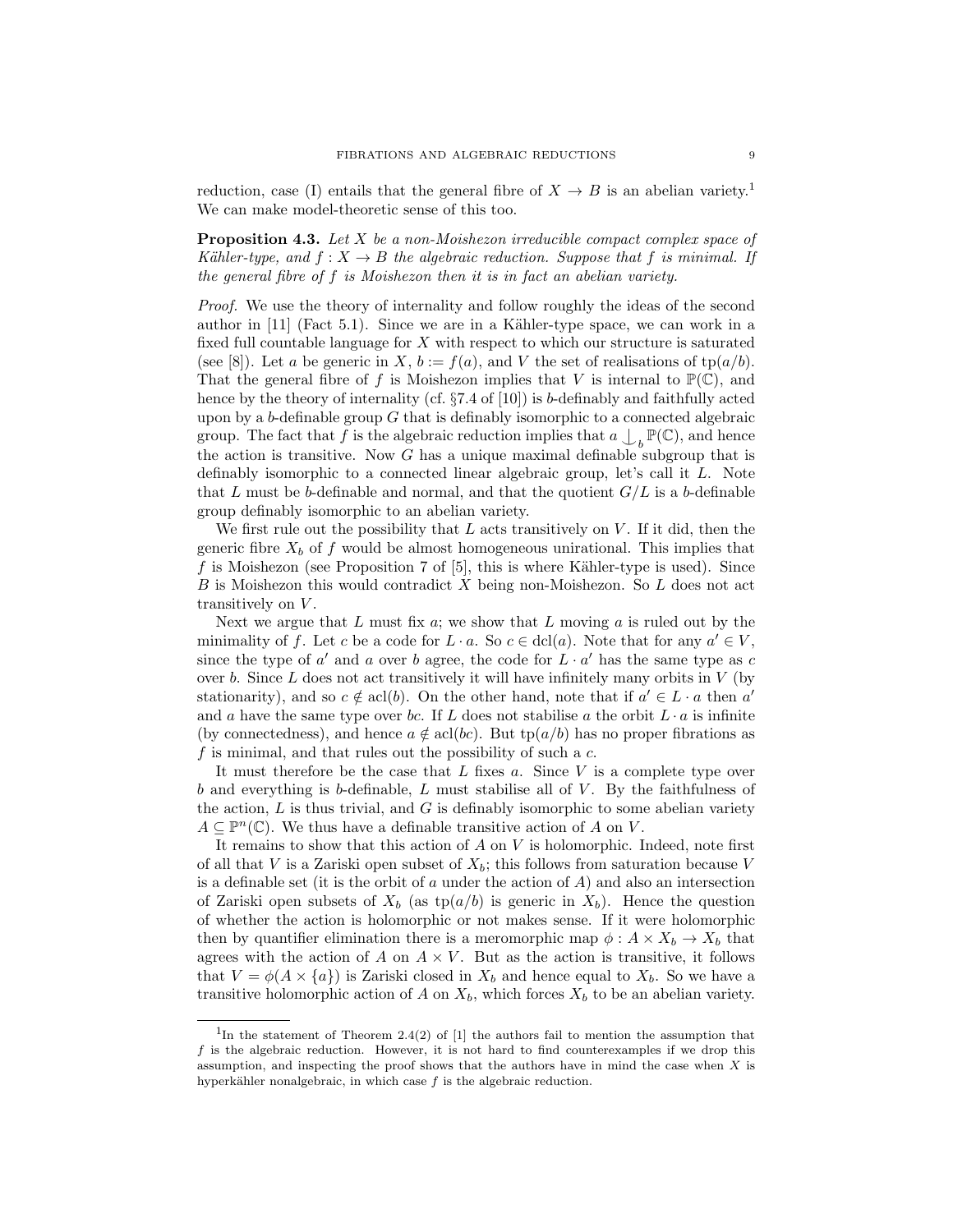So we prove that the action of  $A$  on  $V$  is holomorphic. First of all, because of the commutativity of  $A$ , the parameters over which  $A$  and its action on  $V$  are defined can be taken to be a tuple  $b' \supseteq b$  from  $\mathbb{P}(\mathbb{C})$ . Now, by quantifier elimination, the action restricted to some nonempty b'-definable Zariski open subset  $U \subseteq A \times V$  is holomorphic. But as  $tp(a/b) \vdash tp(a/\mathbb{P})$  and both b' and A live in  $\mathbb{P}(\mathbb{C})$ , this U can be taken to be of the form  $A' \times V$  where  $A'$  is a nonempty b'-definable Zariski open subset of A. It follows that for any  $x \in A'$ , the action of A restricted to  $(x + A') \times V$ is holomorphic as it is given by  $(x + y, v) \mapsto x \cdot (y \cdot v)$ . But such translates of A' by elements of A' cover all of A. So our action of A on V is holomorphic, as desired.  $\square$ 

Next we consider the complex-analytic content of Theorem 3.6. The role of  $\mathbb P$  here is played by the projective line sort. The first thing to notice is that P-reductions in the sense of Definition 3.2 when specialised to CCM agree with algebraic reductions. That is, b is the P-reduction of a if and only if  $b = f(a)$  where f is the algebraic reduction map on  $X := \text{loc}(a)$ . Indeed, this follows from the fact that tp(b) is almost internal to  $\mathbb P$  if and only if loc(b) is Moishezon – see Fact 3.1 of [9], for example.

We now recall bimeromorphic descent for fibrations.

**Definition 4.4** (Descent for fibrations). Suppose  $h : X \rightarrow T$  is a fibration and  $g: T \to S$  is a dominant meromorphic map. We say that h descends to S if there exists a fibration  $\hat{h}$ :  $\hat{X} \to S$ , such that X is bimeromorphically equivalent to  $\hat{X}(T)$ over T. In diagrams



If instead of a bimeromorphic equivalence we only have that  $X$  admits a generically finite dominant meromorphic map to  $X(T)$ , then we say that h almost descends to S.

This specialises the notion of descent for types introduced in Definition 3.4.

**Lemma 4.5.** Suppose  $X = \text{loc}(a)$ ,  $h : X \to T$  is a fibration and  $g : T \to S$  is a dominant meromorphic map. The following are equivalent:

- (i) h almost descends to  $S$ ,
- (ii) tp  $(a/h(a))$  almost descends to  $g(h(a))$ .

*Proof.* Let  $b := h(a)$  and  $b_0 := g(b) \in \text{dcl}(b)$ . If  $tp(a/b)$  almost descends to  $b_0$ , then there is  $a_0 \in \text{dcl}(a)$  such that  $a \in \text{acl}(ba_0)$ ,  $a_0 \bigcup_{b_0} b$ , and  $\text{tp}(a_0/b_0)$  is stationary. Let  $\hat{X} := \text{loc}(a_0, b_0)$  and  $\hat{h} : \hat{X} \to S$  be the second co-ordinate projection. By stationarity, h is a fibration, and by independence,  $X(T)$  is the locus of tp( $a_0, b$ ). The fact that  $a_0 \in \text{dcl}(a)$  and  $a \in \text{acl}(ba_0)$  implies therefore, that there is a generically finite meromorphic map from X to  $X_{(T)}$  over T, as desired.

For the converse, assume that  $h$  almost descends to  $S$  witnessed by  $\hat{h}:\widehat{X}\rightarrow S$ and a generically finite surjective map  $f: X \to X(T)$  over T. Let  $a_0 \in X_{b_0}$  be such that  $f(a) = (a_0, b)$ . Note that  $a_0$  is then independent from b over  $b_0$ , and  $tp(a_0/b_0)$ is stationary by Fact 4.1. Now  $f$  restricts to a finite-to-one surjective b-definable map from the realisations of  $tp(a/b)$  to that of  $tp(a_0/b)$ , as desired.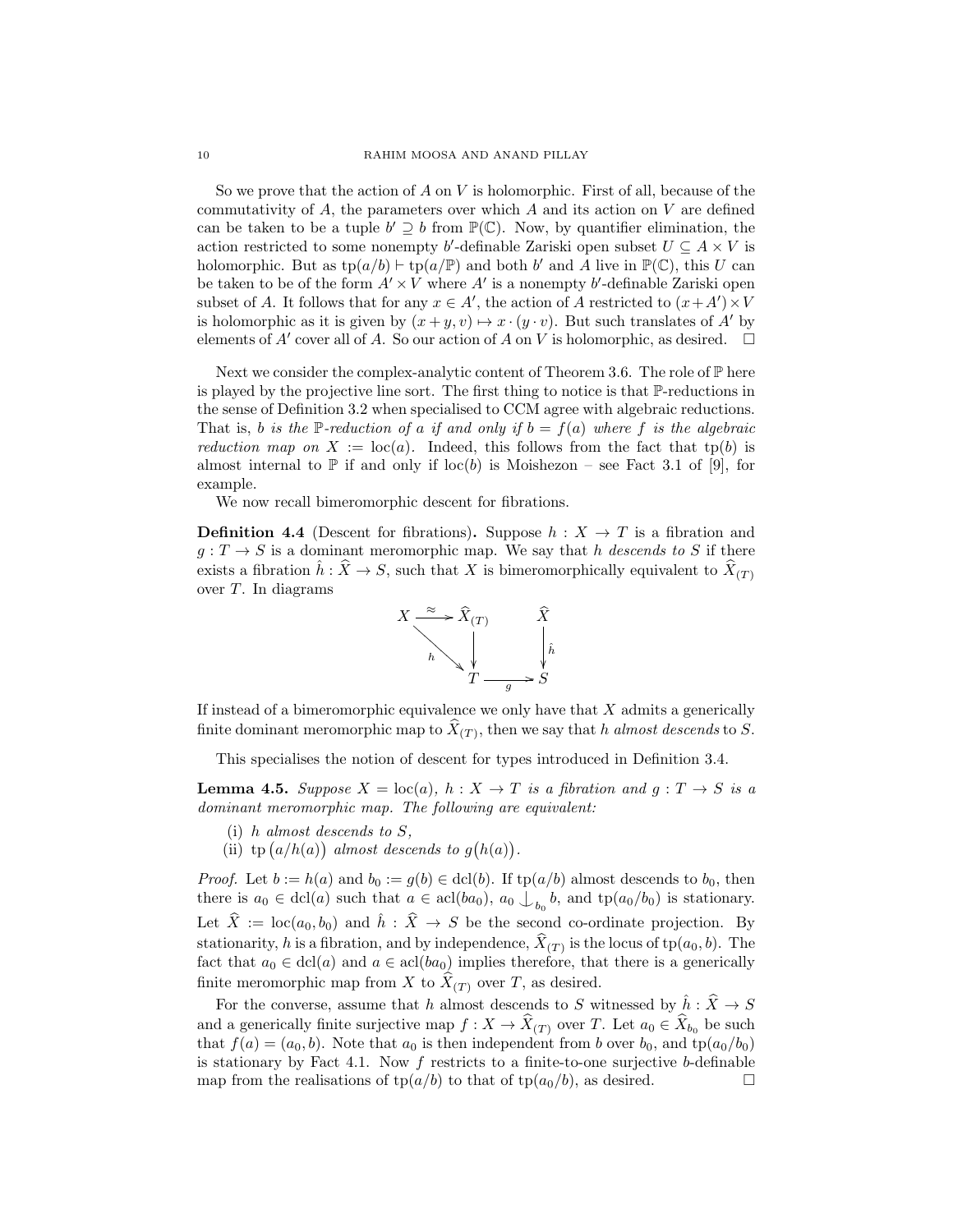Using this lemma, Theorem 3.6 readily specialises to:

**Theorem 4.6.** Suppose  $X$  is a non-Moishezon, irreducible, compact complex space. Then the following are equivalent:

- (i) Whenever  $X \to Y$  is a dominant meromorphic map, either Y is Moishezon or dim  $Y = \dim X$ .
- (ii) The algebraic reduction map  $X \to B$  is minimal and does not almost descend to any S with dim  $S < \dim B$ .

The following corollary thus recovers most of what is done in  $\S 2$  of  $|1|$ , but with additional uniformity and the new observation about descent.

**Corollary 4.7.** If X is a nonalgebraic generalised hyperkähler manifold then the algebraic reduction  $X \to B$  is minimal and does not almost descend to any S with  $\dim S < \dim B$ . Moreover, either the general fibre of  $X \to B$  is an abelian variety or it is uniformly isotypically semi-simple of algebraic dimension 0 (that is, (II) of Proposition 4.2 holds).

*Proof.* By 2.3(1) of [1], X satisfies condition (i) of Theorem 4.6, and hence also condition (ii). The moreover clause is by Propositions 4.2 and 4.3.

## 5. CONSEQUENCES FOR  $DCF_0$

In this section we specialise the results of §3 to the context of differentially closed fields to obtain differential-algebraic geometric statements. As the proofs are very much analogous to the complex geometric case dealt with above, we leave them out entirely. We will illustrate the theorems with an example.

We work throughout in a sufficiently saturated model  $(K, \delta) \models DCF_0$  and over an algebraically closed  $\delta$ -subfield  $k \subset K$ . The results of §3 apply to the stationary types of finite U-rank, and these are precisely the generic types of finite dimensional irreducible  $\delta$ -varieties over k. Here, for X an irreducible  $\delta$ -variety over k, by finite dimensional we mean that the  $\delta$ -rational function field  $k\langle X\rangle$  is of finite transcendence degree over k, and we denote this value by  $\dim_{\delta} X$ .

The role of  $\mathbb P$  will be played by C, the field of constants of K. Suppose X is a finite dimensional irreducible  $\delta$ -variety over k with  $p(x) \in S(k)$  its generic type. For  $p(x)$  to be almost internal to C is equivalent to X being in generically finite-to-finite correspondence with an algebraic variety in the constants. More precisely, we say that X is  $\mathcal C$ -algebraic if there exists an irreducible algebraic variety V over  $\mathcal C$  and an irreducible δ-variety  $\Gamma \subset X \times V(C)$  that projects generically finite-to-one onto both X and  $V(\mathcal{C})$ . Note that V and  $\Gamma$  do not need to be defined over k.

Remark 5.1. Unlike the case of CCM, being  $C$ -algebraic is not equivalent to being δ-birationally equivalent to  $V(\mathcal{C})$  for some algebraic variety V over  $\mathcal{C}$ .

By a *fibration of X over* k we mean a  $\delta$ -variety B over k together with a  $\delta$ dominant  $\delta$ -rational map  $f : X \to B$  over k whose generic fibre is (absolutely) irreducible. A fibration is minimal if it does not factor through any proper fibration  $X \to Z$  with  $\dim_{\delta} X > \dim_{\delta} Z > \dim_{\delta} B$ . This is equivalent to the generic type of the generic fibre admitting no proper fibrations in the sense of Definition 2.1. We have the following specialisation of Proposition 2.3 to  $DCF_0$ .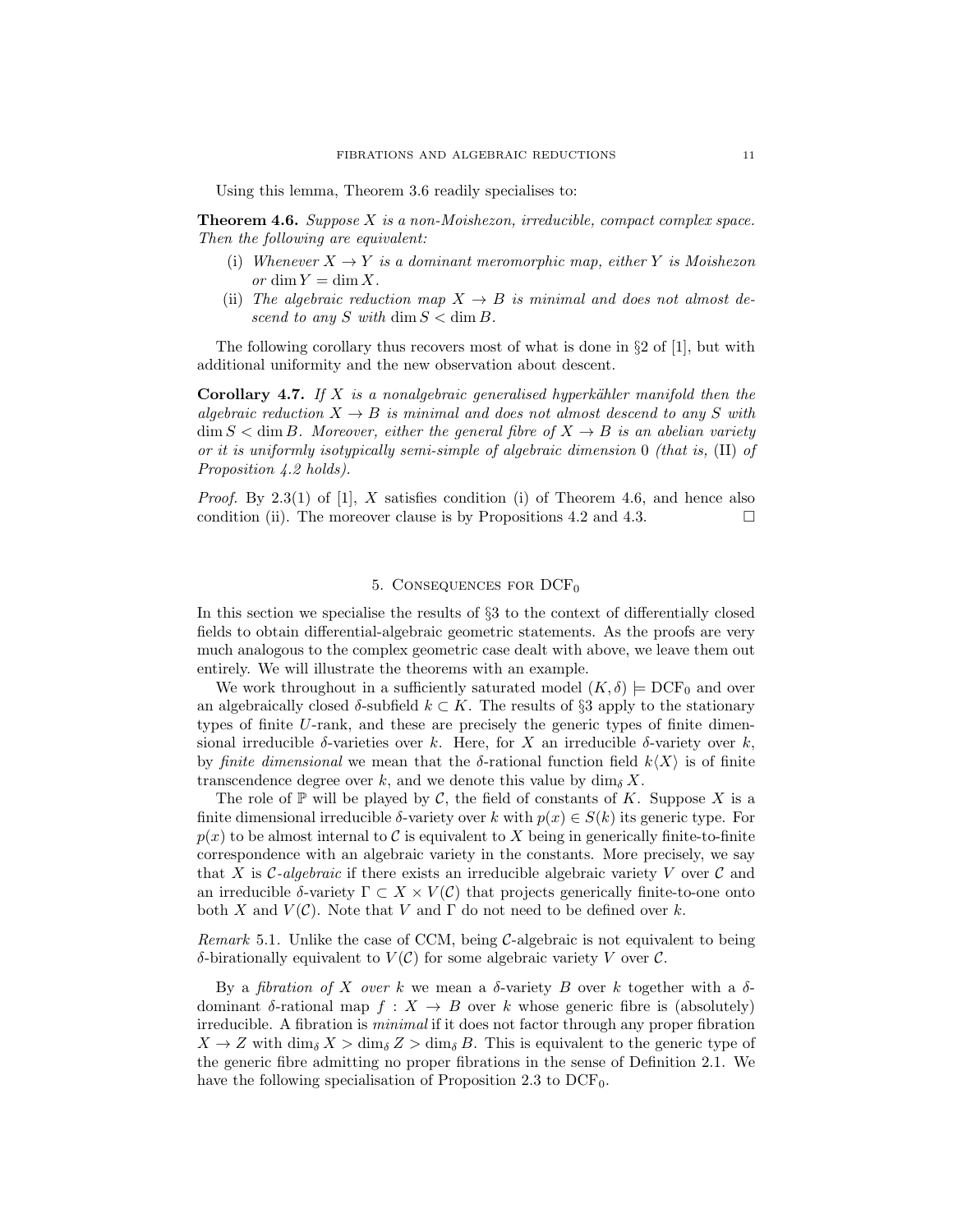**Proposition 5.2.** Suppose X is an irreducible finite dimensional  $\delta$ -variety over k and  $f: X \to B$  is a minimal fibration. Let  $b \in B$  be generic over k. Then either

- (I)  $X_b$  is C-algebraic; or,
- (II)  $X_b$  is in generically finite-to-finite δ-rational correspondence over  $k\langle b \rangle$  with a δ-variety of the form  $Y^n$  where Y is an irreducible δ-variety over  $k(b)$ whose generic type is minimal and locally modular.

Descent in the differential-algebraic geometric context takes the following form: Given a fibration  $f: X \to B$  and a  $\delta$ -dominant map  $g: B \to S$  over k, we say that f almost descends to S if there exists a fibration  $\hat{f}: \hat{X} \to S$  over k, such that X admits a generically finite-to-one  $\delta$ -rational map onto  $X_{(B)}$  over B. Here  $X_{(B)}$  is the irreducible component of  $\hat{X} \times_{S} B$  that projects  $\delta$ -dominantly onto B.

The C-algebraic reduction of X over k is an irreducible C-algebraic  $\delta$ -variety B together with a fibration  $f : X \to B$  over k, such that whenever  $g : X \to Y$ is δ-dominant δ-rational over k and Y is C-algebraic, then g factors through f. This is unique up to  $\delta$ -birational equivalence. Note that if  $a \in X$  is generic over k then dcl  $(kf(a)) = \text{dcl}(ka) \cap \text{Int}_k(\mathcal{C})$ , so that C-algebraic reductions are just the δ-algebraic geometric manifestation of Definition 3.2.

Theorem 3.6 specialises to:

**Theorem 5.3.** Suppose X is an irreducible finite dimensional  $\delta$ -variety over k that is not C-algebraic. Then the following are equivalent:

- (i) All fibrations of X are over C. That is, if  $X \to Y$  is a fibration with  $\dim_{\delta} Y < \dim_{\delta} X$ , then Y is C-algebraic.
- (ii) The C-algebraic reduction  $X \to B$  is minimal and does not almost descend to any S with  $\dim_{\delta} S < \dim_{\delta} B$ .

We conclude with an example that witnesses the non vacuity of Theorem 5.3.

**Example 5.4.** Suppose  $k \subset \mathcal{C}$  and fix a simple abelian variety A over k. The logarithmic-derivative  $\ell : A(K) \to T_0A(K)$  is a  $\delta$ -rational surjective homomorphism from A to its Lie algebra, with kernel  $A(\mathcal{C})$ . (See §3 of [6] for details.) Identifying  $T_0A(K)$  with  $\mathbb{G}_a^d(K)$ , let  $G := \ell^{-1}(\mathbb{G}_a(\mathcal{C}) \times \{0\}^{d-1})$  and set  $\pi := \ell|_G$ . We then have the following short exact sequence of connected finite dimensional  $\delta$ -algebraic subgroups of  $A(K)$  over k,

 $0 \longrightarrow A(\mathcal{C}) \longrightarrow G \xrightarrow{\pi} \mathbb{G}_a(\mathcal{C}) \longrightarrow 0$ 

Then  $\pi$  is the C-algebraic reduction of G, it is a minimal fibration, and it does not almost descend. In particular, by Theorem 5.3, all fibrations of  $G$  are over  $\mathcal{C}$ .

*Proof.* We first show that G is not C-algebraic. Indeed, if it were then in fact it would be definably isomorphic to the  $\mathcal C$  points of some algebraic group over  $\mathcal C$  – see Corollary 3.10 of [13] – and hence would have to be isomorphic to  $A(\mathcal{C}) \times \mathbb{G}_{a}(\mathcal{C})$ as there are in algebraic geometry no nontrivial extensions of the additive group by an abelian variety. So this gives rise to a Zariski-dense (by the simplicity of A) torsion-free  $\delta$ -definable subgroup of  $A(K)$ , namely  $\mathbb{G}_{a}(\mathcal{C})$ . This is impossible as any Zariski dense  $\delta$ -definable subgroup of a commutative and connected algebraic group must contain the torsion of that algebraic group (see Corollary 4.2 of [12]).

Let p be the generic type of a generic fibre of  $\pi$ . That is,  $p(x) = \text{tp}(a/kb)$  where  $a \in G$  is generic over k and  $b = \pi(a)$ . Note that p is stationary and C-internal since the fibres of  $\pi$  are cosets of  $A(\mathcal{C})$ . We claim that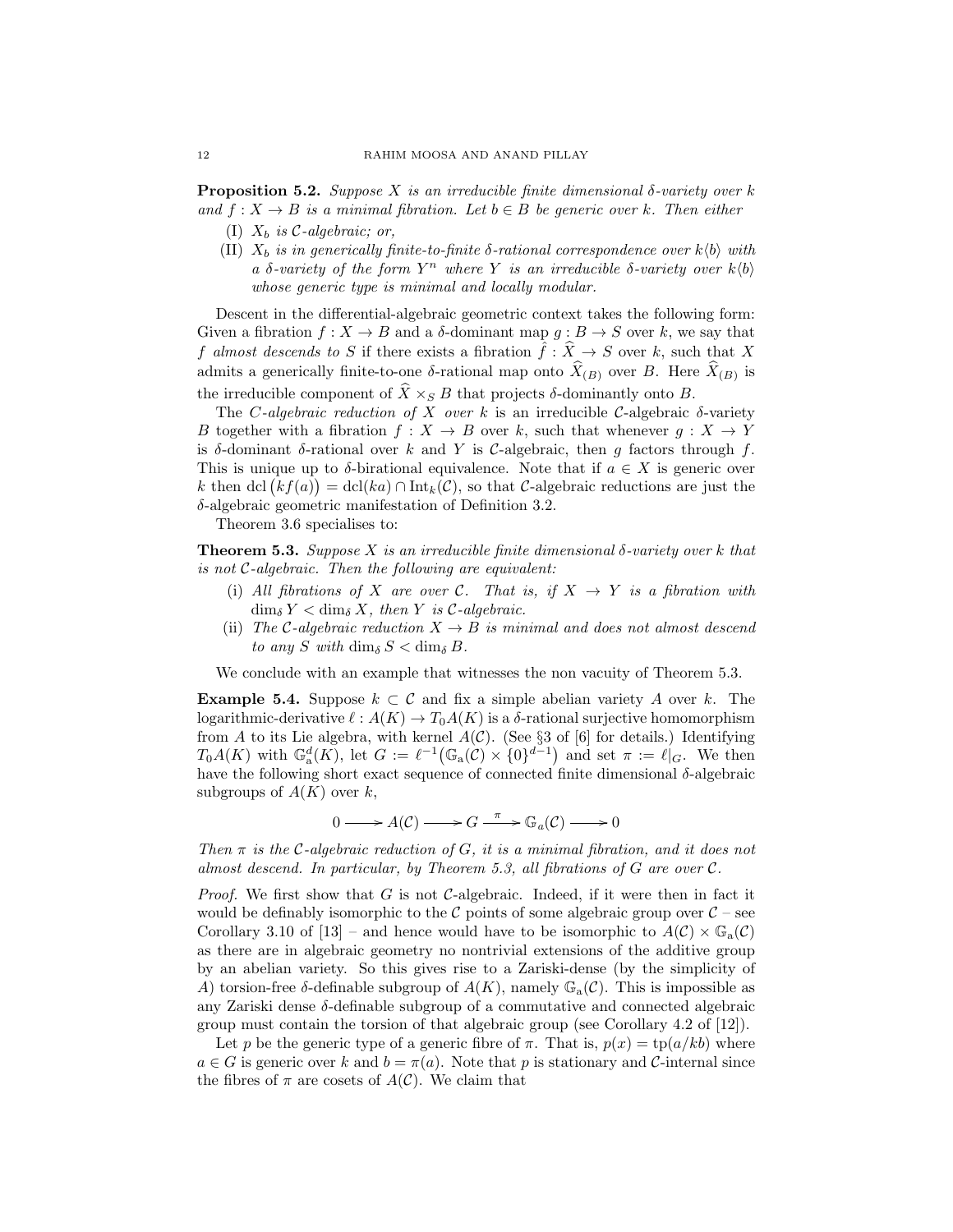**Claim 5.5.**  $A(\mathcal{C})$  together with its action on  $p(K)$  is (up to definable isomorphism) the binding group Aut  $(p(K)/C)$ . In particular,  $p(K) = a + A(C)$ .

*Proof of 5.5.* Let  $H = \text{Aut}(p(K)/\mathcal{C})$ . We show that  $\phi : H \to A(\mathcal{C})$  given by  $\phi(h) = a - ha$  is an isomorphism. Given  $h, h' \in H$  we have

$$
hh'a = h(a + \phi(h'))
$$
  
=  $\sigma_h(a + \phi(h'))$  where  $\sigma_h \in \text{Aut}_{\mathcal{C}}(K)$  extends the action of h  
=  $\sigma_h(a) + \phi(h')$  as  $\phi(h')$  is a C-point  
=  $a + \phi(h) + \phi(h')$ 

showing that  $\phi$  is a group homomorphism. Next, suppose  $ha = a$ . Then for any  $a' \models p(x)$  we have  $a' = a + c$  for some  $c \in A(C)$ , so that  $ha' = \sigma_h(a+c) = a+c = a'$ . This shows that  $\phi$  is injective. By simplicity of A, either H is trivial or  $\phi(H) = A(C)$ . The former would imply that  $a \in G(\mathcal{C})$ , contradicting the fact that G is not Calgebraic. Hence  $\phi$  is surjective.

One consequence of Claim 5.5 is that the binding group acts transitively on  $p(K)$ . Hence  $a \bigcup_{kb} C$ . It follows that  $a \bigcup_{kb} \text{Int}_k(C)$  and so kb is the canonical base of tp  $(a/\text{Int}_k(\mathcal{C}))$ . This proves that  $\pi$  is the C-algebraic reduction of G.

Now suppose that  $\pi$  factors through a fibration  $f : G \to Y$ , and let  $q(x) =$ tp  $(a/kf(a))$ . Then by Claim 5.5,  $F = \text{Aut}(q(K)/\mathcal{C})$  is a connected  $\delta$ -definable subgroup of  $A(C)$ . If  $F = A(C)$  then  $q(K) = p(K)$  and  $Y \to \mathbb{G}_{\mathrm{a}}(C)$  is  $\delta$ -birational. Otherwise, F is trivial and  $a \in \text{dcl}(kf(a)\mathcal{C})$ . But as  $a \bigcup_{kf(a)} \mathcal{C}$ , this forces f to be δ-birational. We have shown that  $π$  is a minimal fibration.

Finally, it remains to show that  $\pi$  does not descend with respect to any  $\delta$ dominant  $\mathbb{G}_{a}(\mathcal{C}) \to S$  with  $\dim_{\delta} S < \dim_{\delta} \mathbb{G}_{a}(\mathcal{C}) = 1$ . But such an S would then have to be a point, and descent would in this case mean that  $\pi$  factors through a generically finite-to-one δ-rational map  $G \to \mathbb{G}_{a}(\mathcal{C}) \times \widehat{G}$ . It would follow that  $A(\mathcal{C})$  is a generically finite cover of  $\widehat{G}$ , making the latter C-algebraic, and thereby contradicting the non-C-algebraicity of  $G$ . contradicting the non- $\mathcal{C}\text{-algebraicity of } G$ .

# 6. An aside on maximal covering families

As we saw in §4, the specialisation of Proposition 2.3 to the theory CCM yields a uniform version of Theorem 2.4(1) of [1]. However, our proof was not abstracted from that in [1]. The argument there does not go via a minimal locally modular type. Instead, the authors establish first a certain fact about maximal covering families of algebraic dimension zero compact Kähler manifolds (Lemma 2.7 of [1]); namely that any such family is parametrised by a simple manifold, and only finitely many of the members of the covering family pass through a general point. This result seems to be of independent interest, and is it turns out, can be given a model-theoretic explanation as follows.

**Proposition 6.1.** Suppose T is the theory of a Zariski structure<sup>2</sup> with the CBP<sup>3</sup>, and  $p = \text{stp}(a/A)$  is orthogonal to the set of non locally modular minimal types.

 $^{2}$ This is in the sense of Zilber [14].

<sup>3</sup>This is the"canonical base property", see [9] for details.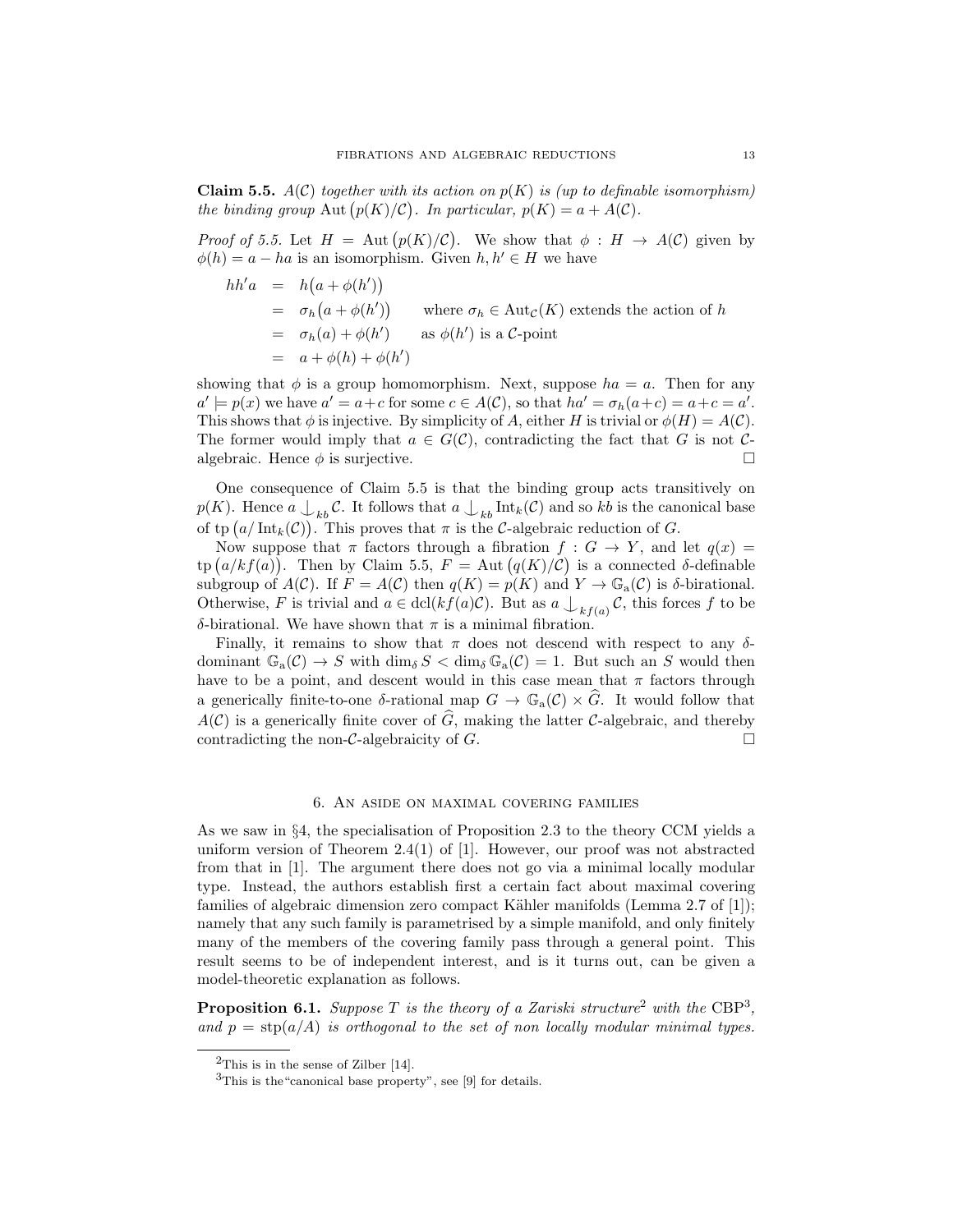Let  $q = \text{stp}(a/E)$  be a forking extension of p with maximal locus.<sup>4</sup> Let  $e = \text{cb}(q)$ . Then  $e \in \text{acl}(Aa)$  and  $U(e/A) = 1$ .

*Proof.* First we note, without using the CBP, that  $q$  being a forking extension of p of maximal locus is equivalent to  $U(q) = U(p) - 1$ . The right to left direction is clear. For the converse, note that  $e \notin \text{acl}(A)$  and hence there is a  $B \supset A$  such that  $U(e/B) = 1$ . Let  $q' = \text{stp}(a'/Be)$  be the nonforking extension of q to Be. Since  $e = \text{cb}(q')$  and  $e \notin \text{acl}(B)$ ,  $a' \not\perp_B e$ . That is,  $e \in \text{acl}(Ba')$ . By Lascar inequalities it follows that  $U(a'/B) = U(a'/\overline{B}e) + 1 = U(q) + 1$ . So if  $U(q) < U(p) - 1$  then  $\sup(a'/B)$  is a forking extension of p which has q' as a forking extension. The locus of  $\text{stp}(a'/B)$  thus properly contains  $\text{loc}(q') = \text{loc}(q)$ , which is a contradiction to maximality.

So  $U(q) = U(p) - 1$ . Now if  $e \notin \text{acl}(Aa)$ , then letting  $e_0 = \text{acl}(Ae) \cap \text{acl}(Aa)$ we would have  $a \nvert_{e_0} e$  since  $e = \text{cb}(a/e)$ . So  $U(a/e_0) > U(a/e) = U(p) - 1$  which forces  $a \n\bigcup_{A} e_0$ , and so  $\text{stp}(a/e_0)$  is still orthogonal to the set of non locally modular minimal types. On the other hand, CBP tells us that  $\text{stp}(e/e_0)$  is almost internal to the set of non locally modular minimal types (this is Theorem 2.1 of [2] but see also Proposition 4.4 of [9]). This contradicts  $a \nvert_{e_0} e$ . Hence  $e \in \text{acl}(Aa)$ . That  $U(e/A) = 1$  now follows immediately from the Lascar inequalities.

#### **REFERENCES**

- [1] F. Campana, K. Oguiso, and T. Peternell. Non-algebraic hyperkähler manifolds. Journal of Differential Geometry, 85(3):397–424, 2010.
- [2] Z. Chatzidakis. A note on canonical bases and one-based types in supersimple theories. Confluentes Mathematici, 4(3), 2012.
- [3] Z. Chatzidakis and E. Hrushovski. Model theory of difference fields. Trans. Amer. Math. Soc., (8):2997-3071, 1999.
- [4] A. Fujiki. On the structure of compact complex manifolds in C. In Algebraic Varieties and Analytic Varieties, volume 1 of Advanced Studies in Pure Mathematics, pages 231–302. North-Holland, Amsterdam, 1983.
- [5] A. Fujiki. Relative algebraic reduction and relative Albanese map for a fibre space in C. Publications of the Research Institute for Mathematical Sciences, 19(1):207–236, 1983.
- [6] D. Marker. Manin kernels. In Connections between model theory and algebraic and analytic geometry, volume 6 of Quad. Mat., pages 1–21. Dept. Math., Seconda Univ. Napoli, Caserta, 2000.
- [7] R. Moosa. A nonstandard Riemann existence theorem. Transactions of the American Mathematical Society, 356(5):1781–1797, 2004.
- [8] R. Moosa. On saturation and the model theory of compact Kähler manifolds. Journal für die reine und angewandte Mathematik, 586:1–20, 2005.
- [9] R. Moosa and A. Pillay. On canonical bases and internality criteria. Illinois Journal of Mathematics, 52(3):901–917, 2008.
- [10] A. Pillay. Geometric Stability Theory, volume 32 of Oxford Logic Guides. Oxford Science Publications, Oxford, 1996.
- [11] A. Pillay. Some model theory of compact complex spaces. In Workshop on Hilbert's tenth problem: relations with arithmetic and algebraic geometry, volume 270, Ghent, 2000. Contemporary Mathematics.
- [12] A. Pillay. Differential algebraic groups and the number of countable differentially closed fields. In Model theory of fields, volume 5 of Lect. Notes Log., pages 114–134. Assoc. Symbol. Logic, second edition, 2006.
- [13] A. Pillay. Remarks on algebraic D-varieties and the model theory of differential fields. In Logic in Tehran, volume 26 of Lect. Notes Log., pages 256–269. Assoc. Symbol. Logic, 2006.

<sup>&</sup>lt;sup>4</sup>The locus of tp( $a/E$ ) is the smallest Zariski-closed set defined over E containing a.